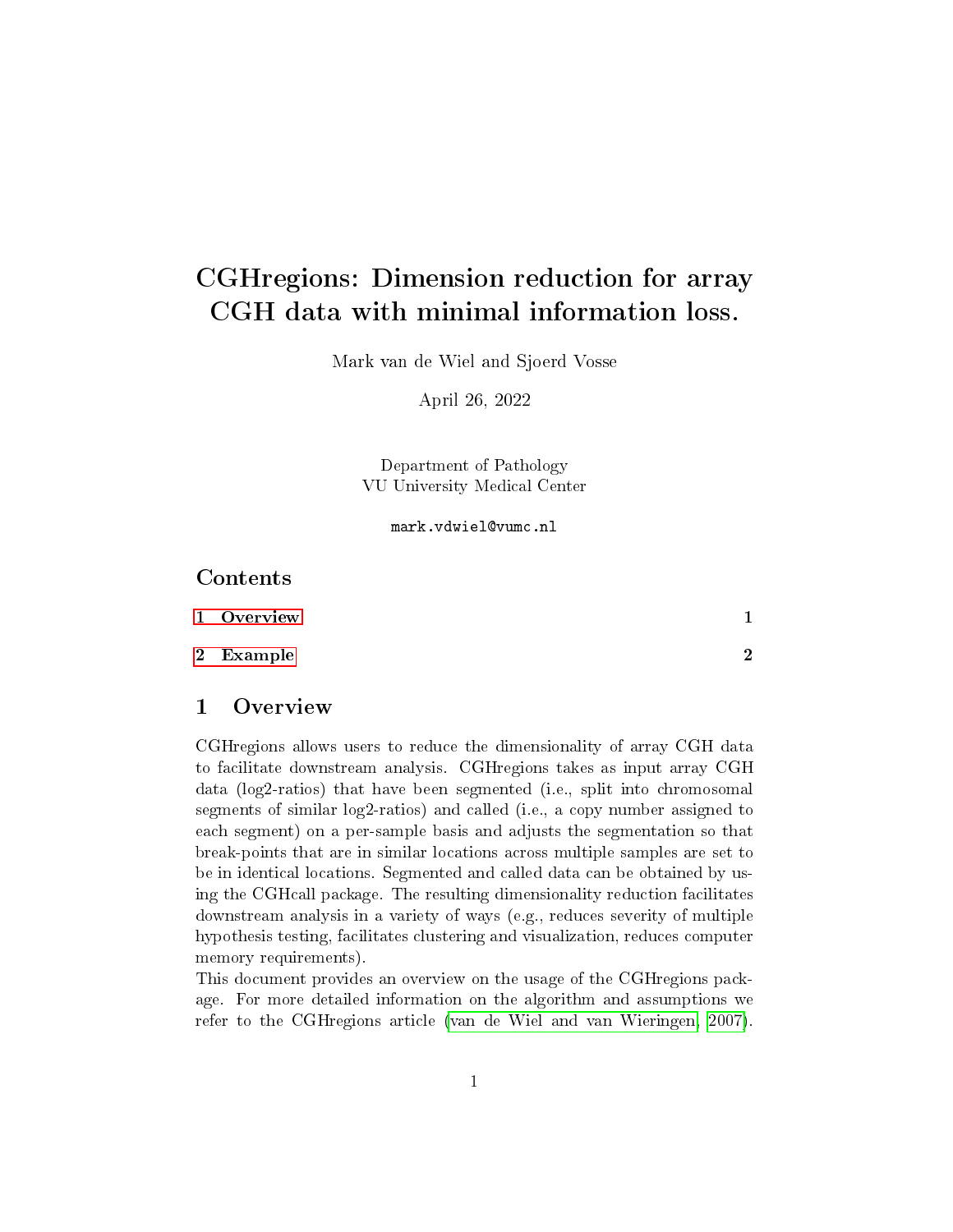As example data we attached the first five samples of the Wilting dataset [\(Wilting et al., 2006\)](#page-4-1), called with CGHcall [\(van de Wiel et al., 2007\)](#page-4-2).

### <span id="page-1-0"></span>2 Example

In this section we will use CGH regions to define regions of minimal information loss and visualize the results. First, we load the package and the data. The data have been segmented and called using the CGHcall package.

```
> library(CGHregions)
> data(WiltingCalled)
> WiltingCalled
cghCall (storageMode: lockedEnvironment)
assayData: 3552 features, 5 samples
  element names: calls, copynumber, probgain, probloss, probnorm, segmented
protocolData: none
phenoData: none
featureData
  featureNames: RP11-465B22 RP4-785P20 ... CTB-99K24 (3552 total)
  fvarLabels: Chromosome Start End
  fvarMetadata: labelDescription
experimentData: use 'experimentData(object)'
Annotation:
```
Next, we apply the CGHregions function which returns an object of class cghRegions. For the maximum information loss we allow a value of 0.01.

```
> regions <- CGHregions(WiltingCalled, averror=0.01)
                 Samples
1.000000000 0.009145129 10.000000000
           Samples
2.0000000 0.0500994 8.0000000
[1] "Tuning on small data set finished...started with entire data set"
   Samples Samples
1.00000000 0.01245421 41.00000000 2.00000000
Samples Samples
     0 0 90
[1] "c = 0, nr of regions: 90"
[1] "Finished with entire data set."
```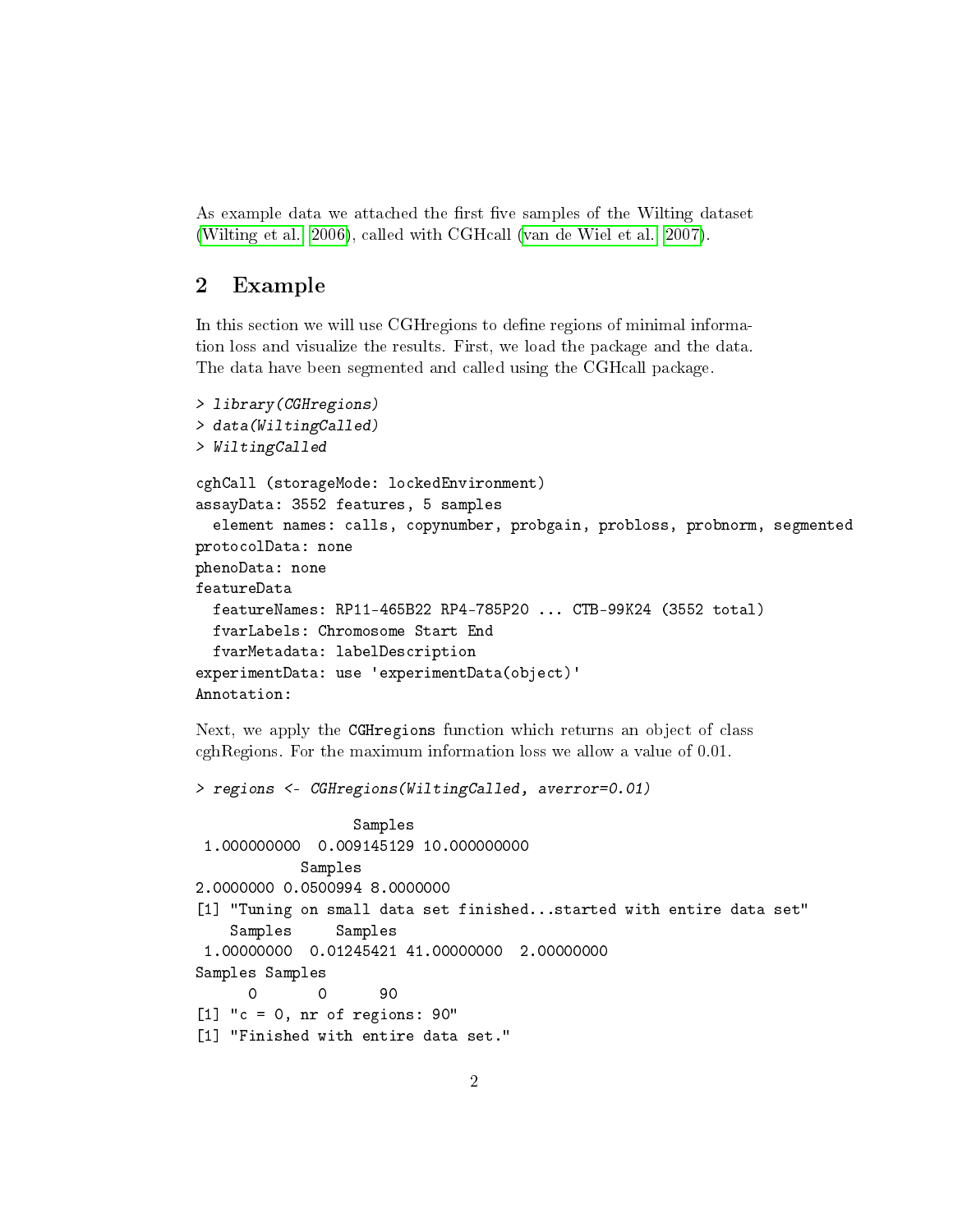```
> regions
cghRegions (storageMode: lockedEnvironment)
assayData: 90 features, 5 samples
  element names: regions
protocolData: none
phenoData: none
featureData
  featureNames: 1 2 ... 90 (90 total)
  fvarLabels: Chromosome Start ... AveDist (5 total)
  fvarMetadata: labelDescription
experimentData: use 'experimentData(object)'
Annotation:
```
As we can see, the algorithm has returned an object with 90 regions. To visualize the results we use the plot method which creates a plot displaying chromosomes on the Y-axis and base pair position on the X-axis. A new region is displayed by a slight jump with respect to the previous region. Each region is displayed as a bi-colored segment, the lower and upper part of which correspond to the proportions pl and pg of samples with a loss (red) or gain (green), respectively. The color coding is displayed as well: 1: pl (pg)  $< 10\%$ ; 2:  $10\% = \text{pl} (\text{pg}) < 30\%; 3:30\% = \text{pl} (\text{pg}) < 50\%; 4: \text{pl} (\text{pg}) = 50\%.$ 

> plot(regions)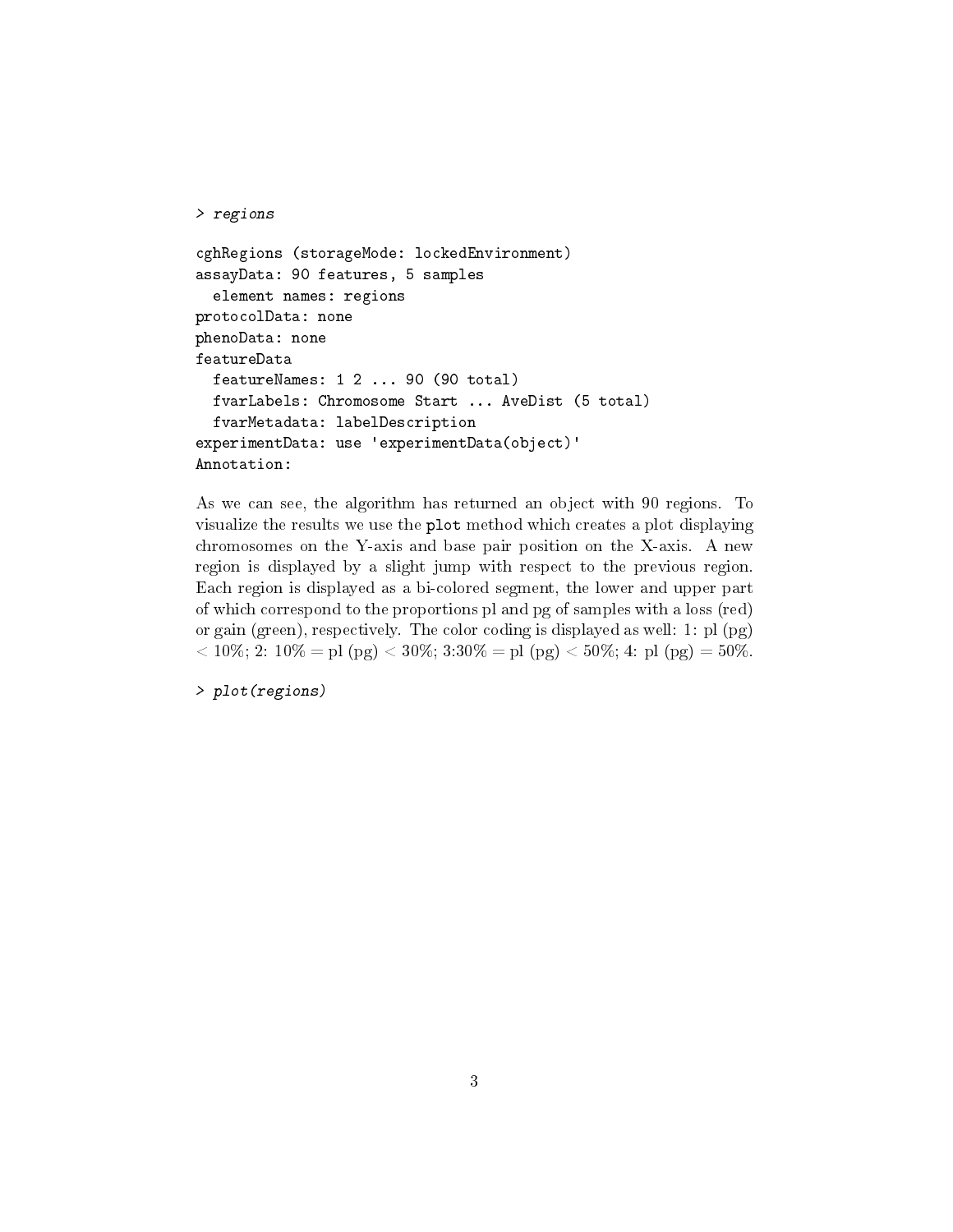